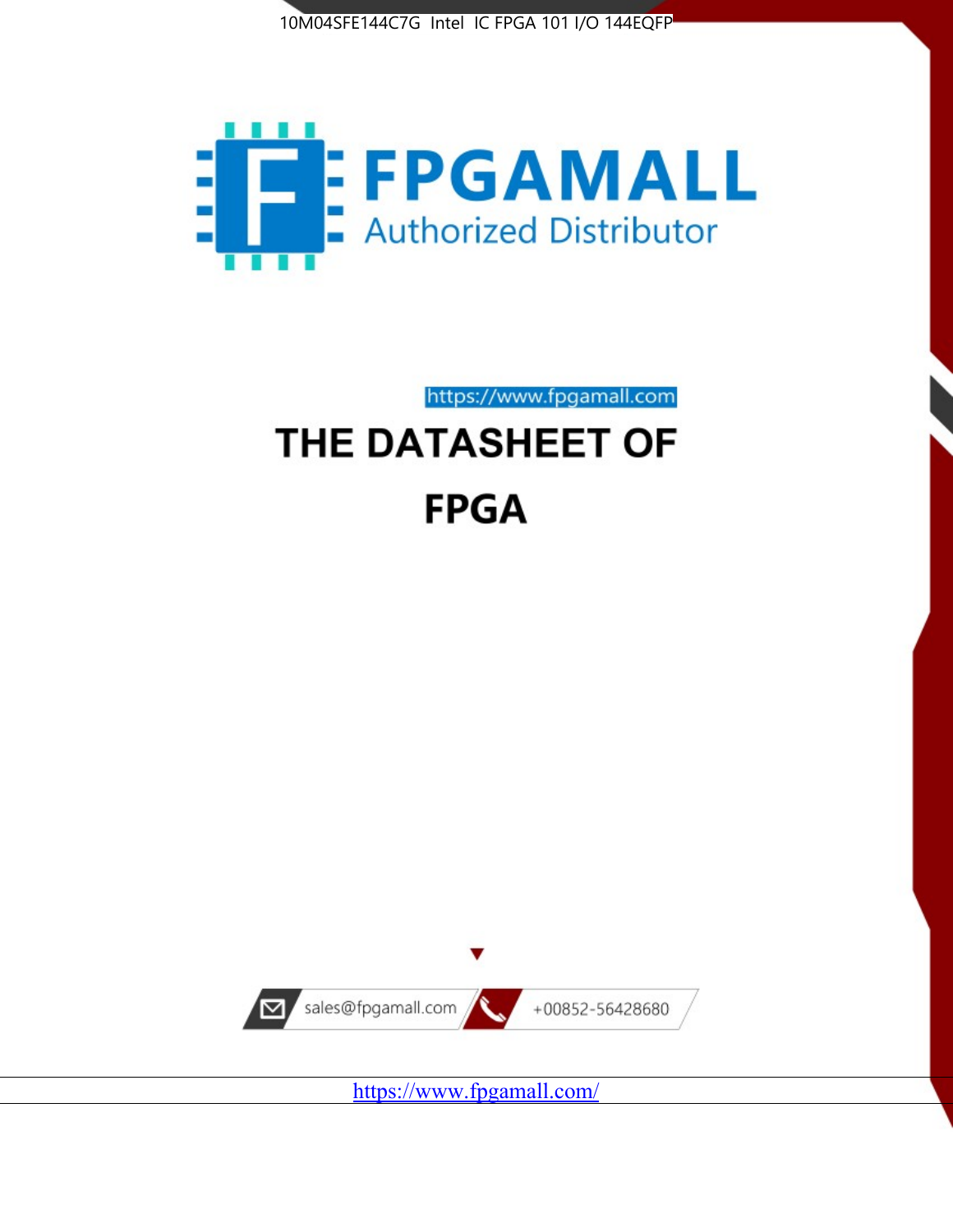10M04SFE144C7G Intel IC FPGA 101 I/O 144EQFP



# **Intel® MAX® 10 FPGA Device Overview**



**M10-OVERVIEW | 2017.12.15** Latest document on the web: **[PDF](https://www.altera.com/en_US/pdfs/literature/hb/max-10/m10_overview.pdf)** | **[HTML](https://www.altera.com/documentation/myt1396938463674.html)**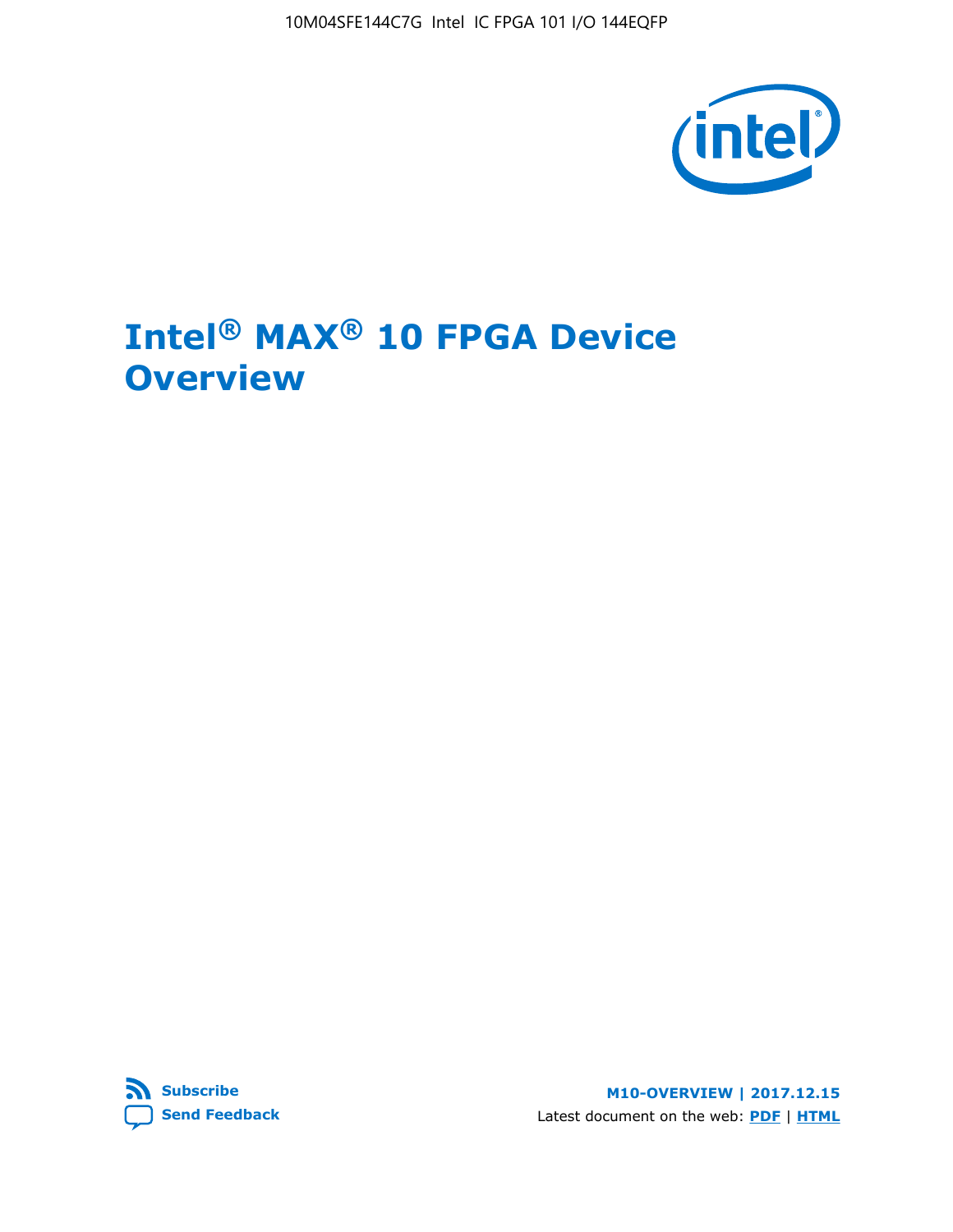

## **Contents**

| Intel® MAX® 10 FPGA Device Overview……………………………………………………………………………3  |  |
|--------------------------------------------------------------------|--|
|                                                                    |  |
|                                                                    |  |
|                                                                    |  |
|                                                                    |  |
|                                                                    |  |
|                                                                    |  |
|                                                                    |  |
|                                                                    |  |
|                                                                    |  |
|                                                                    |  |
|                                                                    |  |
|                                                                    |  |
|                                                                    |  |
|                                                                    |  |
|                                                                    |  |
|                                                                    |  |
|                                                                    |  |
|                                                                    |  |
|                                                                    |  |
| Document Revision History for Intel MAX 10 FPGA Device Overview 13 |  |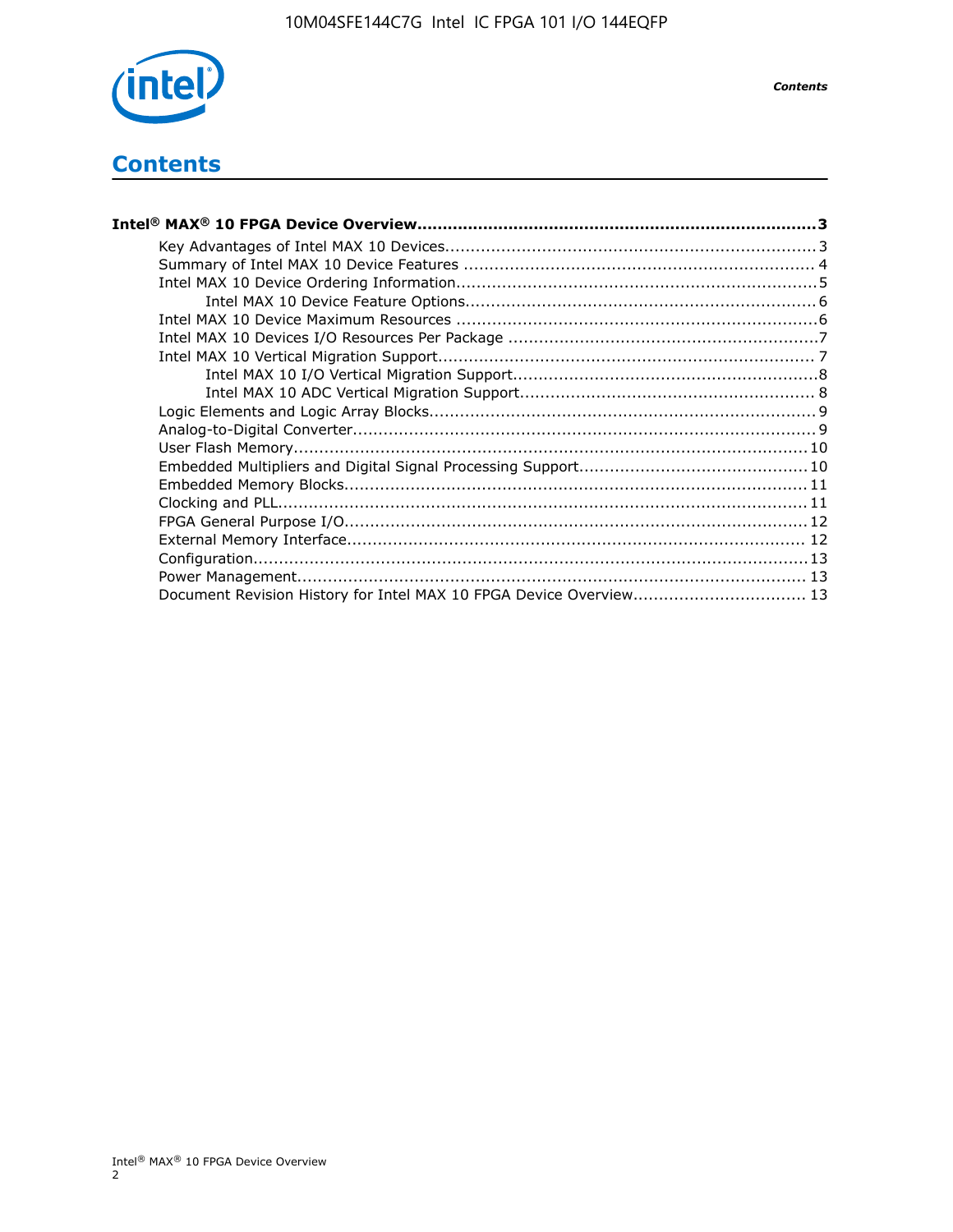

# **Intel® MAX® 10 FPGA Device Overview**

Intel® MAX® 10 devices are single-chip, non-volatile low-cost programmable logic devices (PLDs) to integrate the optimal set of system components.

The highlights of the Intel MAX 10 devices include:

- Internally stored dual configuration flash
- User flash memory
- Instant on support
- Integrated analog-to-digital converters (ADCs)
- Single-chip Nios II soft core processor support

Intel MAX 10 devices are the ideal solution for system management, I/O expansion, communication control planes, industrial, automotive, and consumer applications.

#### **Related Links**

[Intel MAX 10 FPGA Device Datasheet](https://www.altera.com/documentation/mcn1397700832153.html#mcn1397643748870)

## **Key Advantages of Intel MAX 10 Devices**

#### **Table 1. Key Advantages of Intel MAX 10 Devices**

| <b>Advantage</b>               | <b>Supporting Feature</b>                                                                                                                                                                                  |  |  |  |  |
|--------------------------------|------------------------------------------------------------------------------------------------------------------------------------------------------------------------------------------------------------|--|--|--|--|
| Simple and fast configuration  | Secure on-die flash memory enables device configuration in less than 10 ms                                                                                                                                 |  |  |  |  |
| Flexibility and integration    | Single device integrating PLD logic, RAM, flash memory, digital signal<br>processing (DSP), ADC, phase-locked loop (PLL), and I/Os<br>Small packages available from 3 mm $\times$ 3 mm                     |  |  |  |  |
| Low power                      | Sleep mode—significant standby power reduction and resumption in less than<br>$1 \text{ ms}$<br>Longer battery life—resumption from full power-off in less than 10 ms                                      |  |  |  |  |
| 20-year-estimated life cycle   | Built on TSMC's 55 nm embedded flash process technology                                                                                                                                                    |  |  |  |  |
| High productivity design tools | Intel Quartus <sup>®</sup> Prime Lite edition (no cost license)<br>Platform Designer (Standard) system integration tool<br>DSP Builder for Intel FPGAs<br>Nios <sup>®</sup> II Embedded Design Suite (EDS) |  |  |  |  |

Intel Corporation. All rights reserved. Intel, the Intel logo, Altera, Arria, Cyclone, Enpirion, MAX, Nios, Quartus and Stratix words and logos are trademarks of Intel Corporation or its subsidiaries in the U.S. and/or other countries. Intel warrants performance of its FPGA and semiconductor products to current specifications in accordance with Intel's standard warranty, but reserves the right to make changes to any products and services at any time without notice. Intel assumes no responsibility or liability arising out of the application or use of any information, product, or service described herein except as expressly agreed to in writing by Intel. Intel customers are advised to obtain the latest version of device specifications before relying on any published information and before placing orders for products or services. \*Other names and brands may be claimed as the property of others.

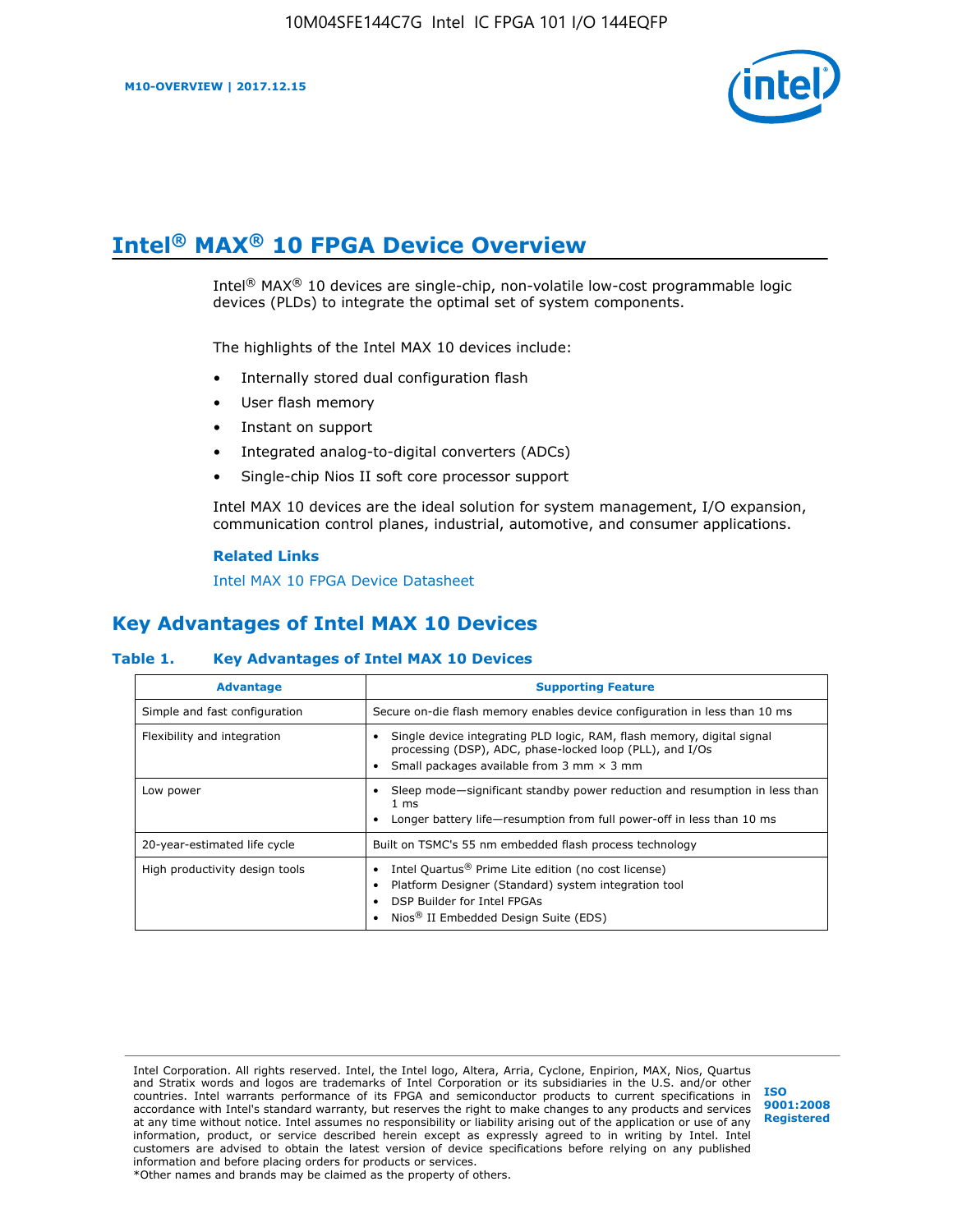

## **Summary of Intel MAX 10 Device Features**

## **Table 2. Summary of Features for Intel MAX 10 Devices**

| <b>Feature</b>                       | <b>Description</b>                                                                                                                                                                                                                                                                            |
|--------------------------------------|-----------------------------------------------------------------------------------------------------------------------------------------------------------------------------------------------------------------------------------------------------------------------------------------------|
| Technology                           | 55 nm TSMC Embedded Flash (Flash + SRAM) process technology                                                                                                                                                                                                                                   |
| Packaging                            | Low cost, small form factor packages-support multiple packaging<br>technologies and pin pitches<br>Multiple device densities with compatible package footprints for seamless<br>migration between different device densities<br>RoHS6-compliant                                               |
| Core architecture                    | 4-input look-up table (LUT) and single register logic element (LE)<br>$\bullet$<br>LEs arranged in logic array block (LAB)<br>$\bullet$<br>Embedded RAM and user flash memory<br>$\bullet$<br>Clocks and PLLs<br>$\bullet$<br>Embedded multiplier blocks<br>General purpose I/Os<br>$\bullet$ |
| Internal memory blocks               | M9K-9 kilobits (Kb) memory blocks<br>$\bullet$<br>Cascadable blocks to create RAM, dual port, and FIFO functions<br>$\bullet$                                                                                                                                                                 |
| User flash memory (UFM)              | User accessible non-volatile storage<br>$\bullet$<br>High speed operating frequency<br>$\bullet$<br>Large memory size<br>High data retention<br>$\bullet$<br>Multiple interface option                                                                                                        |
| Embedded multiplier blocks           | One $18 \times 18$ or two 9 $\times$ 9 multiplier modes<br>$\bullet$<br>Cascadable blocks enabling creation of filters, arithmetic functions, and image<br>processing pipelines                                                                                                               |
| <b>ADC</b>                           | 12-bit successive approximation register (SAR) type<br>$\bullet$<br>Up to 17 analog inputs<br>$\bullet$<br>Cumulative speed up to 1 million samples per second (MSPS)<br>Integrated temperature sensing capability<br>$\bullet$                                                               |
| Clock networks                       | Global clocks support<br>$\bullet$<br>High speed frequency in clock network                                                                                                                                                                                                                   |
| Internal oscillator                  | Built-in internal ring oscillator                                                                                                                                                                                                                                                             |
| PLLs                                 | Analog-based<br>$\bullet$<br>Low jitter<br>High precision clock synthesis<br>$\bullet$<br>Clock delay compensation<br>$\bullet$<br>Zero delay buffering<br>٠<br>Multiple output taps<br>$\bullet$                                                                                             |
| General-purpose I/Os (GPIOs)         | Multiple I/O standards support<br>$\bullet$<br>On-chip termination (OCT)<br>٠<br>Up to 830 megabits per second (Mbps) LVDS receiver, 800 Mbps LVDS<br>transmitter                                                                                                                             |
| External memory interface (EMIF) (1) | Supports up to 600 Mbps external memory interfaces:<br>continued                                                                                                                                                                                                                              |
|                                      |                                                                                                                                                                                                                                                                                               |

<sup>(1)</sup> EMIF is only supported in selected Intel MAX 10 device density and package combinations. Refer to the *External Memory Interface User Guide* for more information.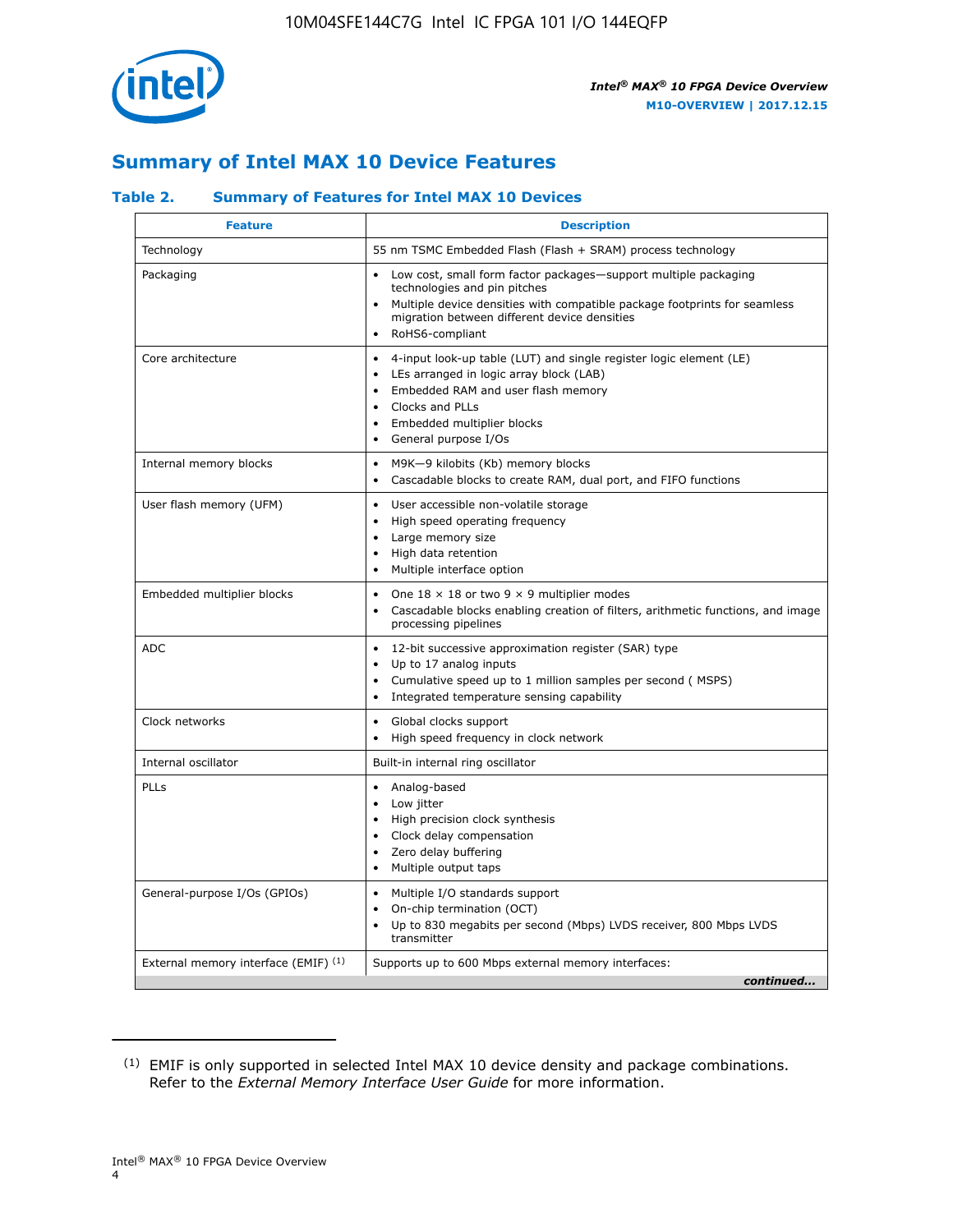

| <b>Feature</b>                | <b>Description</b>                                                                                                                                                                                                                                                                                                                             |  |  |  |
|-------------------------------|------------------------------------------------------------------------------------------------------------------------------------------------------------------------------------------------------------------------------------------------------------------------------------------------------------------------------------------------|--|--|--|
|                               | DDR3, DDR3L, DDR2, LPDDR2 (on 10M16, 10M25, 10M40, and 10M50.)<br>SRAM (Hardware support only)                                                                                                                                                                                                                                                 |  |  |  |
|                               | <i>Note:</i> For 600 Mbps performance, -6 device speed grade is required.<br>Performance varies according to device grade (commercial, industrial, or<br>automotive) and device speed grade $(-6 \text{ or } -7)$ . Refer to the <i>Intel MAX</i><br>10 FPGA Device Datasheet or External Memory Interface Spec Estimator<br>for more details. |  |  |  |
| Configuration                 | Internal configuration                                                                                                                                                                                                                                                                                                                         |  |  |  |
|                               | JTAG<br>٠                                                                                                                                                                                                                                                                                                                                      |  |  |  |
|                               | Advanced Encryption Standard (AES) 128-bit encryption and compression<br>options                                                                                                                                                                                                                                                               |  |  |  |
|                               | Flash memory data retention of 20 years at 85 $^{\circ}$ C                                                                                                                                                                                                                                                                                     |  |  |  |
| Flexible power supply schemes | Single- and dual-supply device options                                                                                                                                                                                                                                                                                                         |  |  |  |
|                               | Dynamically controlled input buffer power down                                                                                                                                                                                                                                                                                                 |  |  |  |
|                               | Sleep mode for dynamic power reduction                                                                                                                                                                                                                                                                                                         |  |  |  |

## **Intel MAX 10 Device Ordering Information**

#### **Figure 1. Sample Ordering Code and Available Options for Intel MAX 10 Devices**



*Note:* The –I6 and –A6 speed grades of the Intel MAX 10 FPGA devices are not available by default in the Intel Quartus Prime software. Contact your local Intel sales representatives for support.

#### **Related Links**

#### [Intel FPGA Product Selector](http://www.altera.com/products/selector/psg-selector.html)

Provides the latest information about Intel FPGAs.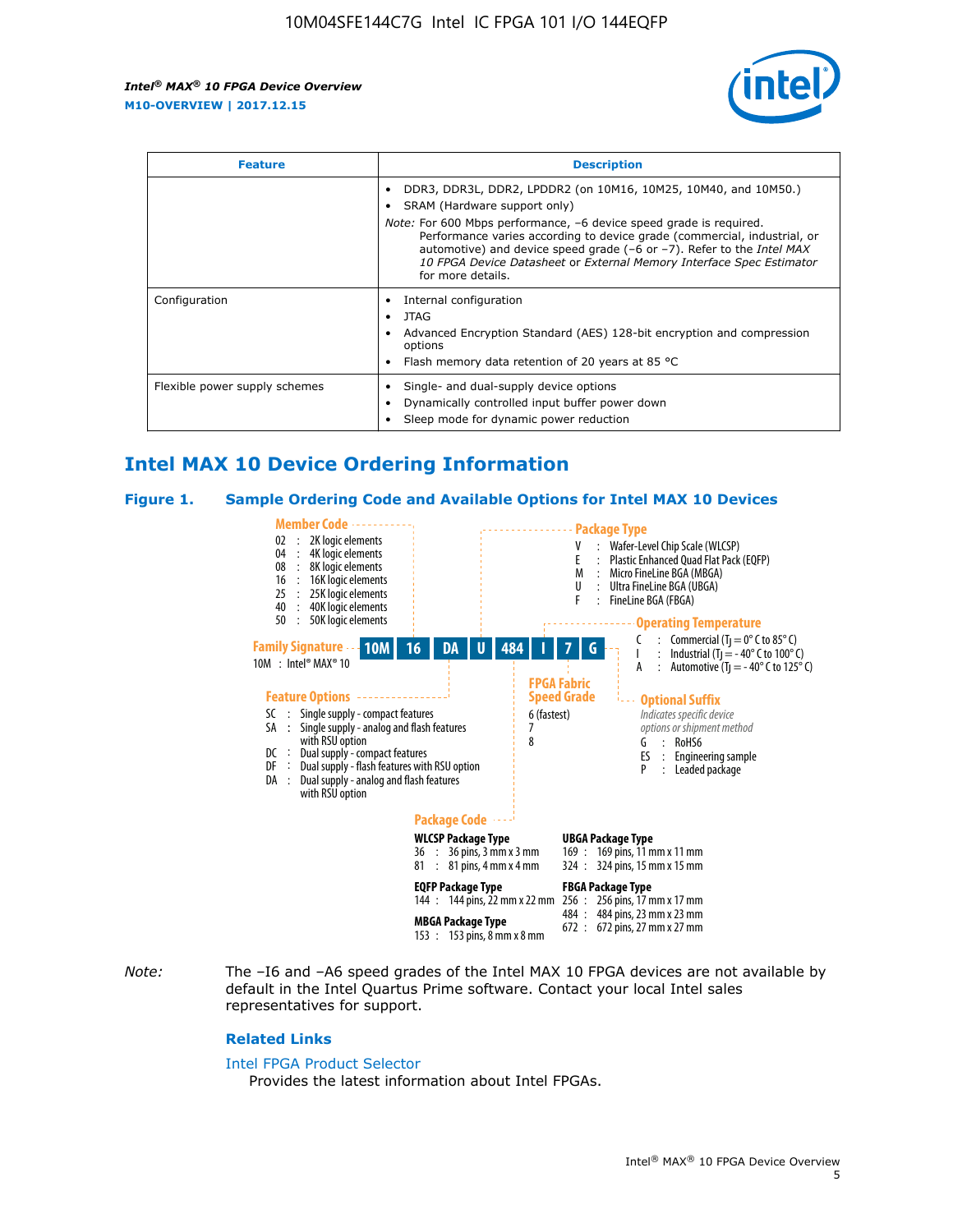

## **Intel MAX 10 Device Feature Options**

## **Table 3. Feature Options for Intel MAX 10 Devices**

| <b>Option</b> | <b>Feature</b>                                                                                                                                                                          |
|---------------|-----------------------------------------------------------------------------------------------------------------------------------------------------------------------------------------|
| Compact       | Devices with core architecture featuring single configuration image with self-configuration capability                                                                                  |
| Flash         | Devices with core architecture featuring:<br>Dual configuration image with self-configuration capability<br>Remote system upgrade capability<br>Memory initialization                   |
| Analog        | Devices with core architecture featuring:<br>Dual configuration image with self-configuration capability<br>Remote system upgrade capability<br>Memory initialization<br>Integrated ADC |

## **Intel MAX 10 Device Maximum Resources**

## **Table 4. Maximum Resource Counts for Intel MAX 10 Devices**

|                           | <b>Resource</b>              | <b>Device</b>  |              |              |                |                |              |                |
|---------------------------|------------------------------|----------------|--------------|--------------|----------------|----------------|--------------|----------------|
|                           |                              | <b>10M02</b>   | <b>10M04</b> | <b>10M08</b> | <b>10M16</b>   | <b>10M25</b>   | <b>10M40</b> | <b>10M50</b>   |
|                           | Logic Elements (LE) (K)      | $\overline{2}$ | 4            | 8            | 16             | 25             | 40           | 50             |
| M9K Memory (Kb)           |                              | 108            | 189          | 378          | 549            | 675            | 1,260        | 1,638          |
|                           | User Flash Memory (Kb) (2)   | 96             | 1,248        | 1,376        | 2,368          | 3,200          | 5,888        | 5,888          |
| $18 \times 18$ Multiplier |                              | 16             | 20           | 24           | 45             | 55             | 125          | 144            |
| <b>PLL</b>                |                              | 2              | 2            | 2            | $\overline{4}$ | $\overline{4}$ | 4            | $\overline{4}$ |
| GPIO                      |                              | 246            | 246          | 250          | 320            | 360            | 500          | 500            |
| <b>LVDS</b>               | Dedicated<br>Transmitter     | 15             | 15           | 15           | 22             | 24             | 30           | 30             |
|                           | Emulated<br>Transmitter      | 114            | 114          | 116          | 151            | 171            | 241          | 241            |
|                           | Dedicated Receiver           | 114            | 114          | 116          | 151            | 171            | 241          | 241            |
|                           | Internal Configuration Image | $\mathbf{1}$   | 2            | 2            | $\overline{2}$ | 2              | 2            | $\overline{2}$ |
| <b>ADC</b>                |                              |                | 1            | 1            | $\mathbf{1}$   | 2              | 2            | 2              |

<sup>(2)</sup> The maximum possible value including user flash memory and configuration flash memory. For more information, refer to [Intel MAX 10 User Flash Memory User Guide](https://www.altera.com/documentation/vgo1395753117436.html#vgo1395811844282).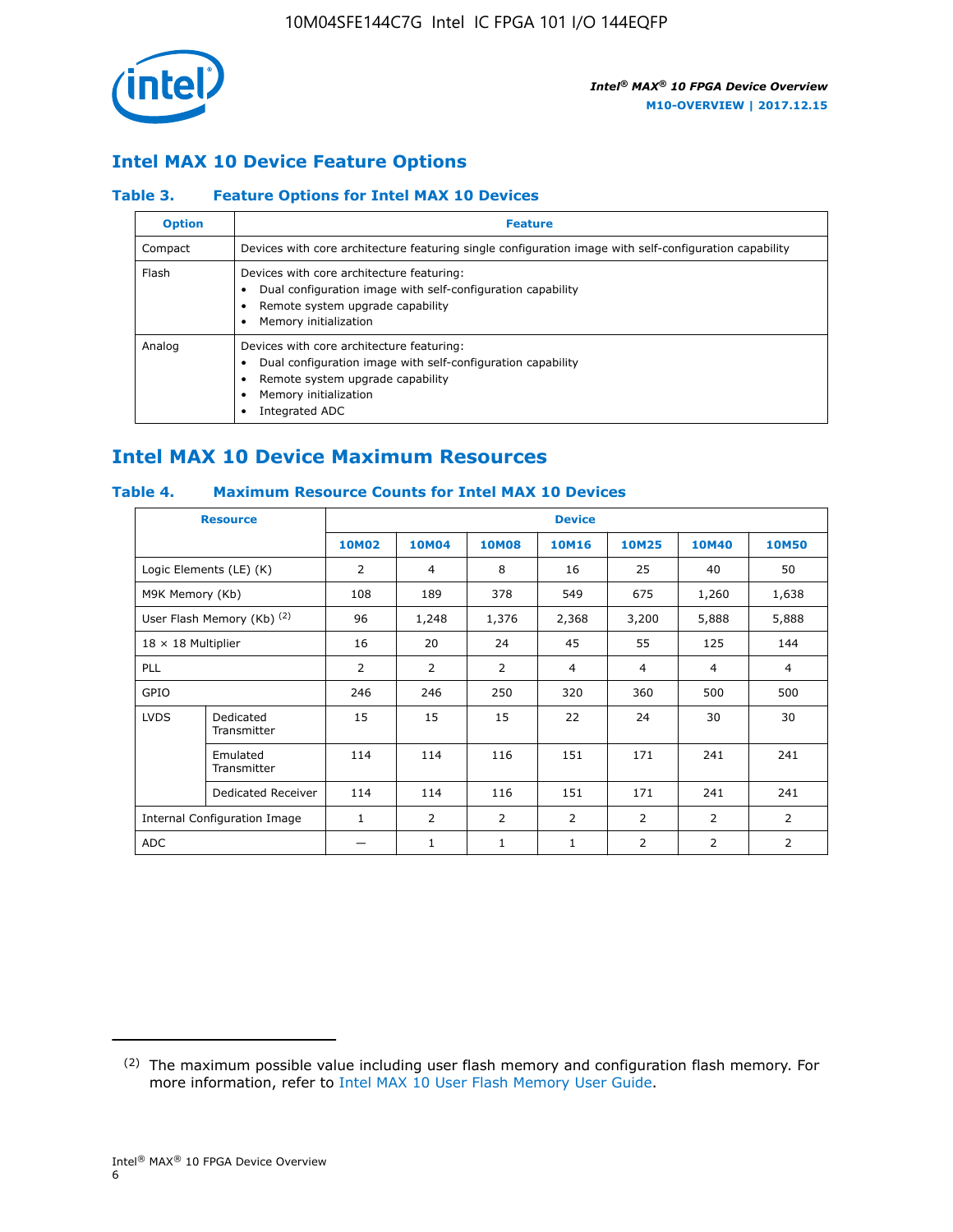

## **Intel MAX 10 Devices I/O Resources Per Package**

#### **Table 5. Package Plan for Intel MAX 10 Single Power Supply Devices**

| <b>Device</b> |                   | <b>Package</b>                     |                      |                                      |                                      |  |  |  |
|---------------|-------------------|------------------------------------|----------------------|--------------------------------------|--------------------------------------|--|--|--|
|               | <b>Type</b>       | M153<br>153-pin MBGA               | U169<br>169-pin UBGA | <b>U324</b><br>324-pin UBGA          | E144<br>144-pin EQFP                 |  |  |  |
|               | <b>Size</b>       | $8 \text{ mm} \times 8 \text{ mm}$ | 11 mm $\times$ 11 mm | $15 \text{ mm} \times 15 \text{ mm}$ | $22 \text{ mm} \times 22 \text{ mm}$ |  |  |  |
|               | <b>Ball Pitch</b> | $0.5$ mm                           | $0.8$ mm             | $0.8$ mm                             | $0.5$ mm                             |  |  |  |
| 10M02         |                   | 112                                | 130                  | 246                                  | 101                                  |  |  |  |
| 10M04         |                   | 112                                | 130                  | 246                                  | 101                                  |  |  |  |
| 10M08         | 112<br>130        |                                    | 246                  | 101                                  |                                      |  |  |  |
| 10M16         |                   |                                    | 130                  | 246                                  | 101                                  |  |  |  |
| 10M25         |                   |                                    |                      |                                      | 101                                  |  |  |  |
| 10M40         |                   | –                                  |                      |                                      | 101                                  |  |  |  |
| 10M50         |                   |                                    |                      |                                      | 101                                  |  |  |  |

## **Table 6. Package Plan for Intel MAX 10 Dual Power Supply Devices**

| <b>Device</b> |                   | <b>Package</b> |                                            |                                                                    |                         |                           |                             |  |  |
|---------------|-------------------|----------------|--------------------------------------------|--------------------------------------------------------------------|-------------------------|---------------------------|-----------------------------|--|--|
|               | <b>Type</b>       | <b>V36</b>     | <b>V81</b>                                 | <b>U324</b><br>36-pin WLCSP 81-pin WLCSP 324-pin UBGA 256-pin FBGA | <b>F256</b>             | F484<br>484-pin FBGA      | <b>F672</b><br>672-pin FBGA |  |  |
|               | <b>Size</b>       |                | $3$ mm $\times$ 3 mm $ 4$ mm $\times$ 4 mm | 15 mm $\times$ 15<br>mm                                            | 17 mm $\times$ 17<br>mm | $23$ mm $\times$ 23<br>mm | $27$ mm $\times$ 27<br>mm   |  |  |
|               | <b>Ball Pitch</b> | $0.4$ mm       | $0.4$ mm                                   | $0.8$ mm                                                           | 1.0 <sub>mm</sub>       | 1.0 <sub>mm</sub>         | 1.0 <sub>mm</sub>           |  |  |
| 10M02         |                   | 27             |                                            | 160                                                                |                         |                           |                             |  |  |
| 10M04         |                   |                |                                            | 246                                                                | 178                     |                           |                             |  |  |
| 10M08         |                   |                | 56                                         | 246                                                                | 178                     | 250                       |                             |  |  |
| 10M16         |                   |                |                                            | 246                                                                | 178                     | 320                       |                             |  |  |
| 10M25         |                   |                |                                            |                                                                    | 178                     | 360                       |                             |  |  |
| 10M40         |                   |                |                                            |                                                                    | 178                     | 360                       | 500                         |  |  |
| 10M50         |                   |                |                                            |                                                                    | 178                     | 360                       | 500                         |  |  |

## **Related Links**

- [Intel MAX 10 General Purpose I/O User Guide](https://www.altera.com/documentation/sam1393999966669.html#sam1394000084476)
- [Intel MAX 10 High-Speed LVDS I/O User Guide](https://www.altera.com/documentation/sam1394433606063.html#sam1394433911642)

## **Intel MAX 10 Vertical Migration Support**

Vertical migration supports the migration of your design to other Intel MAX 10 devices of different densities in the same package with similar I/O and ADC resources.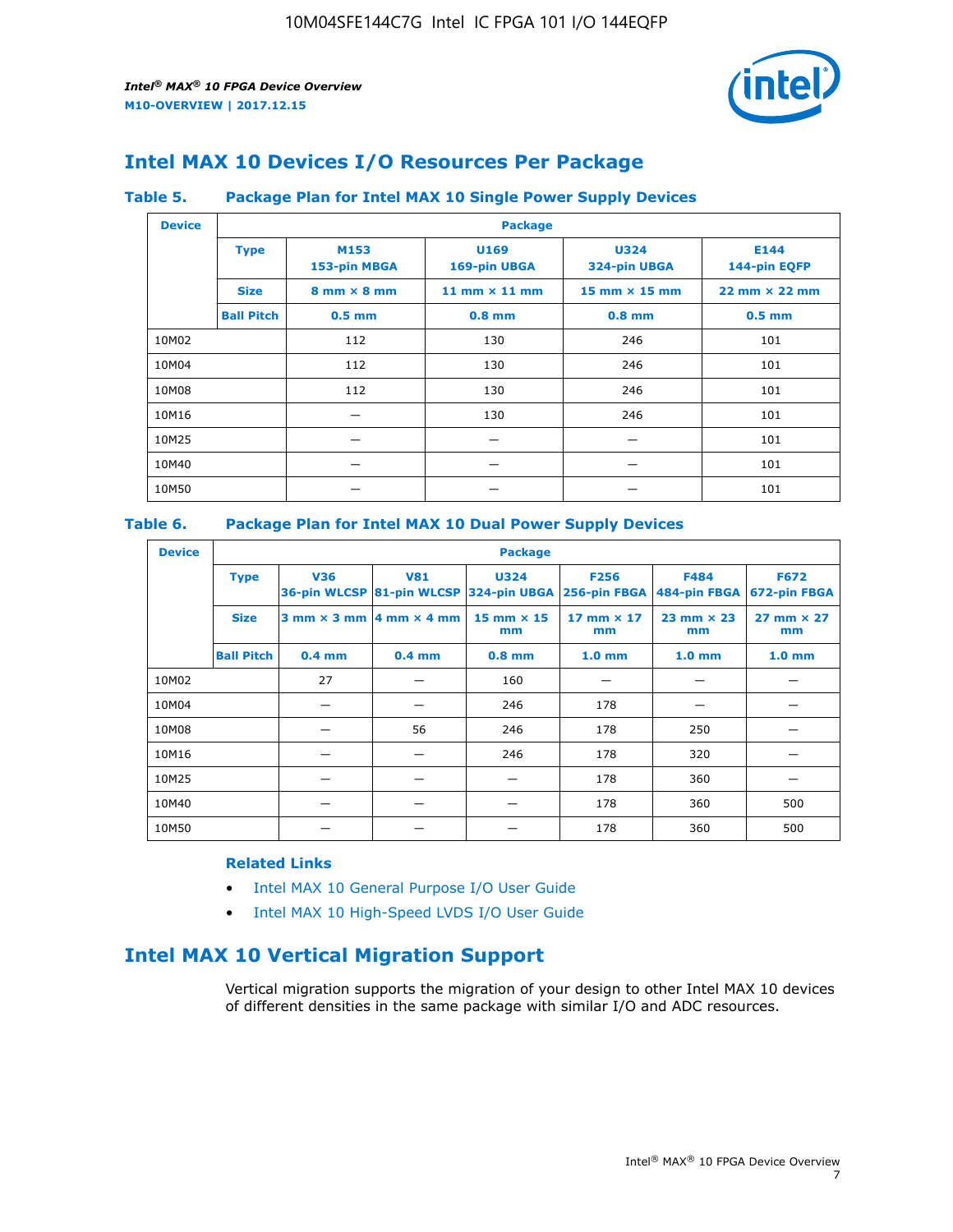

## **Intel MAX 10 I/O Vertical Migration Support**

#### **Figure 2. Migration Capability Across Intel MAX 10 Devices**

- The arrows indicate the migration paths. The devices included in each vertical migration path are shaded. Non-migratable devices are omitted. Some packages have several migration paths. Devices with lesser I/O resources in the same path have lighter shades.
- To achieve the full I/O migration across product lines in the same migration path, restrict I/Os usage to match the product line with the lowest I/O count.

|               | <b>Package</b>                   |            |      |      |             |      |                                    |      |      |
|---------------|----------------------------------|------------|------|------|-------------|------|------------------------------------|------|------|
| <b>Device</b> | <b>V36</b>                       | <b>V81</b> | M153 | U169 | <b>U324</b> | F256 | E144                               | F484 | F672 |
| 10M02         |                                  |            |      |      | 7           |      |                                    |      |      |
| 10M04         |                                  |            |      |      |             |      |                                    |      |      |
| 10M08         |                                  |            |      |      |             |      |                                    |      |      |
| 10M16         |                                  |            |      |      |             |      |                                    |      |      |
| 10M25         |                                  |            |      |      |             |      |                                    |      |      |
| 10M40         |                                  |            |      |      |             |      |                                    |      |      |
| 10M50         |                                  |            |      |      |             |      |                                    |      |      |
|               | <b>Dual Power Supply Devices</b> |            |      |      |             |      | <b>Single Power Supply Devices</b> |      |      |

*Note:* To verify the pin migration compatibility, use the Pin Migration View window in the Intel Quartus Prime software Pin Planner.

## **Intel MAX 10 ADC Vertical Migration Support**

#### **Figure 3. ADC Vertical Migration Across Intel MAX 10 Devices**

The arrows indicate the ADC migration paths. The devices included in each vertical migration path are shaded.

|                                                                                                                                                                                                                         | Package |      |      |                  |      |             |      |  |  |
|-------------------------------------------------------------------------------------------------------------------------------------------------------------------------------------------------------------------------|---------|------|------|------------------|------|-------------|------|--|--|
| <b>Device</b>                                                                                                                                                                                                           | M153    | U169 | U324 | F <sub>256</sub> | E144 | <b>F484</b> | F672 |  |  |
| 10M04                                                                                                                                                                                                                   |         |      |      |                  |      |             |      |  |  |
| 10M08                                                                                                                                                                                                                   |         |      |      |                  |      |             |      |  |  |
| 10M16                                                                                                                                                                                                                   |         |      |      |                  |      |             |      |  |  |
| 10M25                                                                                                                                                                                                                   |         |      |      |                  |      |             |      |  |  |
| 10M40                                                                                                                                                                                                                   |         |      |      |                  |      |             |      |  |  |
| 10M50                                                                                                                                                                                                                   |         |      |      |                  |      |             |      |  |  |
| <b>Dual ADC Device:</b> Each ADC (ADC1 and ADC2) supports 1 dedicated analog input pin and 8 dual function pins.<br>Single ADC Device: Single ADC that supports 1 dedicated analog input pin and 16 dual function pins. |         |      |      |                  |      |             |      |  |  |

**Single ADC Device:** Single ADC that supports 1 dedicated analog input pin and 8 dual function pins.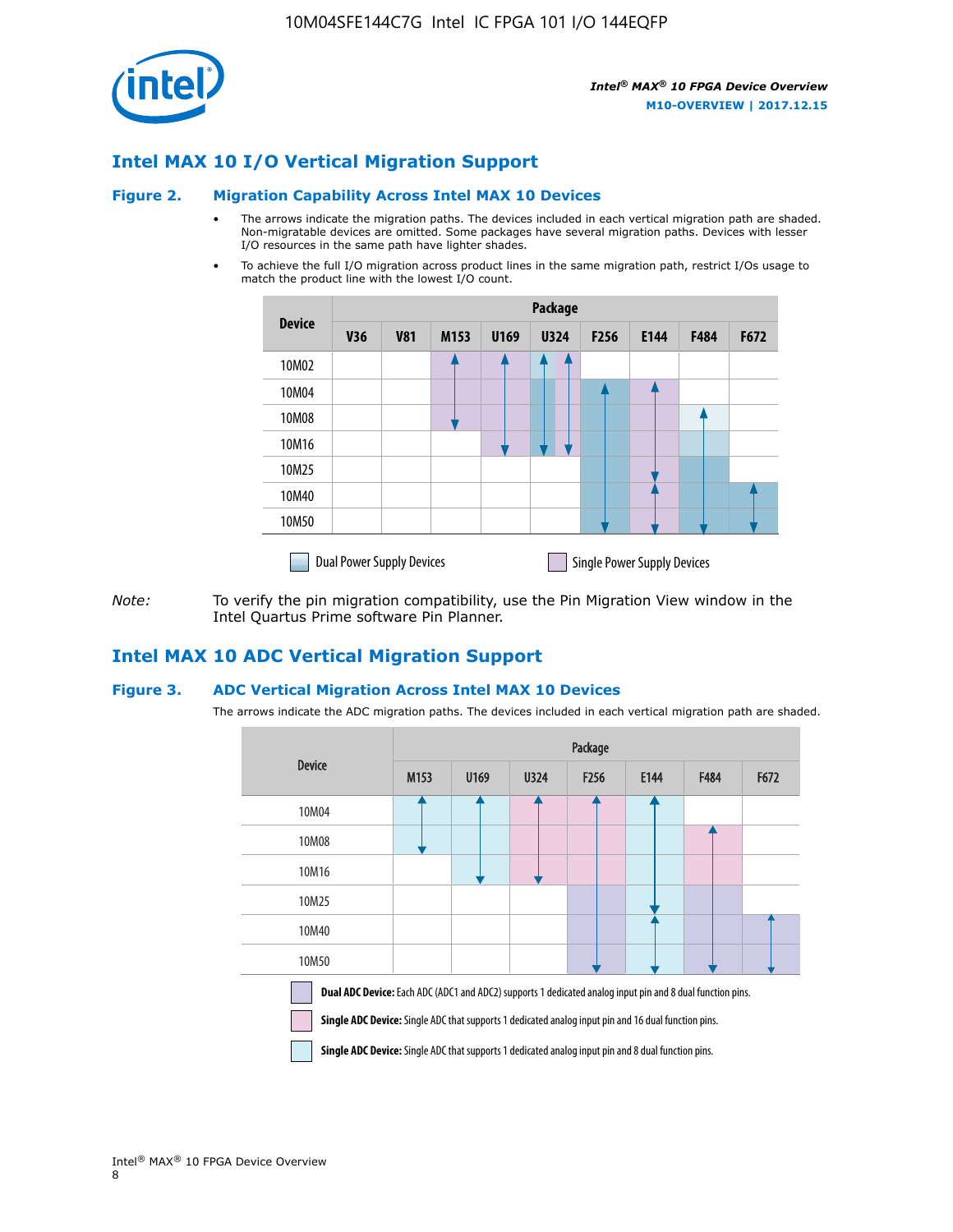

## **Table 7. Pin Migration Conditions for ADC Migration**

| <b>Source</b>     | <b>Target</b>     | <b>Migratable Pins</b>                                                                                            |
|-------------------|-------------------|-------------------------------------------------------------------------------------------------------------------|
| Single ADC device | Single ADC device | You can migrate all ADC input pins                                                                                |
| Dual ADC device   | Dual ADC device   |                                                                                                                   |
| Single ADC device | Dual ADC device   | One dedicated analog input pin.                                                                                   |
| Dual ADC device   | Single ADC device | Eight dual function pins from the ADC1 block of the<br>٠<br>source device to the ADC1 block of the target device. |

## **Logic Elements and Logic Array Blocks**

The LAB consists of 16 logic elements (LE) and a LAB-wide control block. An LE is the smallest unit of logic in the Intel MAX 10 device architecture. Each LE has four inputs, a four-input look-up table (LUT), a register, and output logic. The four-input LUT is a function generator that can implement any function with four variables.

#### **Figure 4. Intel MAX 10 Device Family LEs**



## **Analog-to-Digital Converter**

Intel MAX 10 devices feature up to two ADCs. You can use the ADCs to monitor many different signals, including on-chip temperature.

#### **Table 8. ADC Features**

| <b>Feature</b>             | <b>Description</b>                                                                                                                                                                                  |
|----------------------------|-----------------------------------------------------------------------------------------------------------------------------------------------------------------------------------------------------|
| 12-bit resolution          | Translates analog signal to digital data for information processing, computing,<br>data transmission, and control systems<br>Provides a 12-bit digital representation of the observed analog signal |
| Up to 1 MSPS sampling rate | Monitors single-ended external inputs with a cumulative sampling rate of 25<br>kilosamples per second to 1 MSPS in normal mode                                                                      |
|                            |                                                                                                                                                                                                     |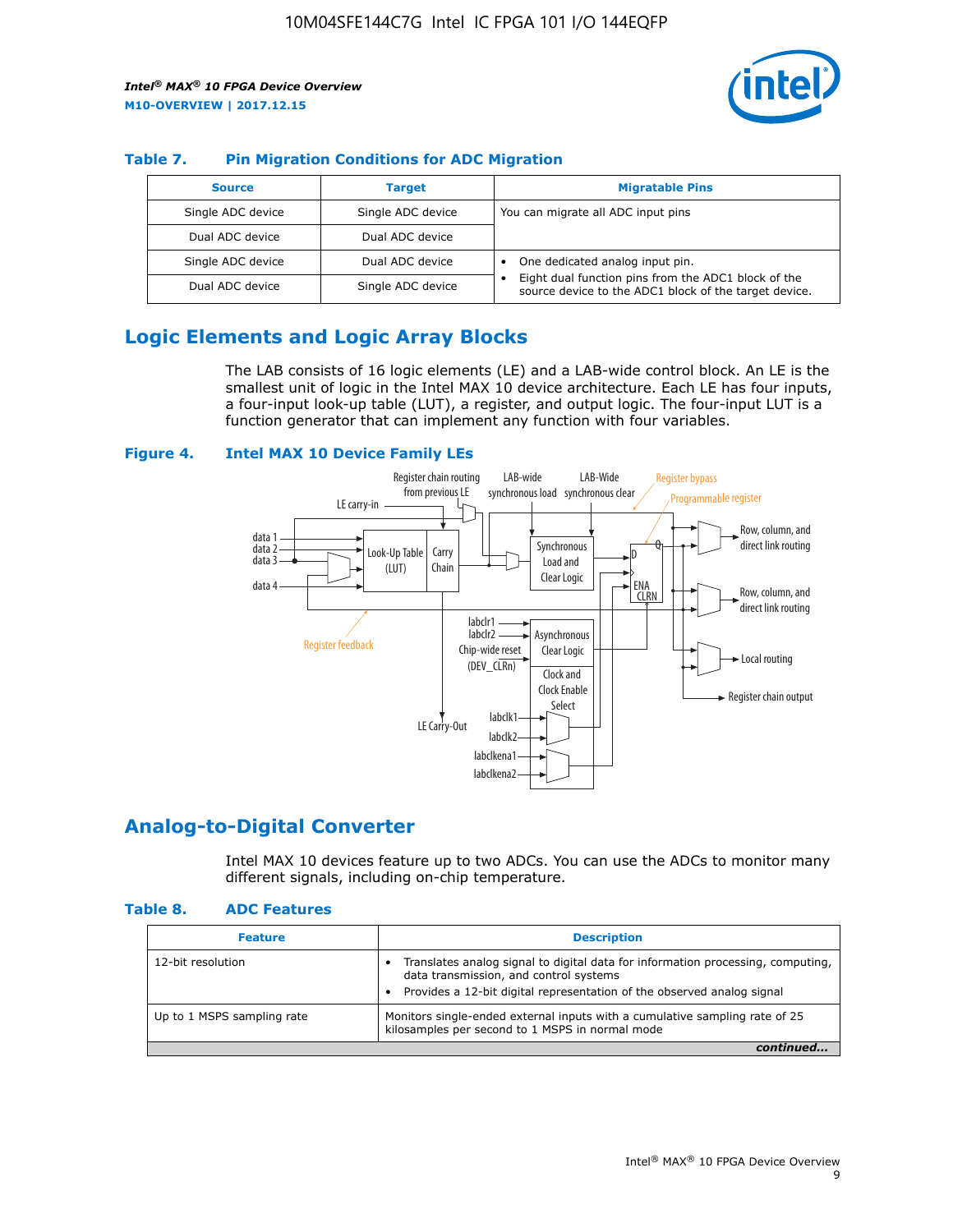

| <b>Feature</b>                                                  | <b>Description</b>                                                                                                                                 |
|-----------------------------------------------------------------|----------------------------------------------------------------------------------------------------------------------------------------------------|
| Up to 17 single-ended external inputs<br>for single ADC devices | One dedicated analog and 16 dual function input pins                                                                                               |
| Up to 18 single-ended external inputs<br>for dual ADC devices   | One dedicated analog and eight dual-function input pins in each ADC block<br>$\bullet$<br>Simultaneous measurement capability for dual ADC devices |
| On-chip temperature sensor                                      | Monitors external temperature data input with a sampling rate of up to 50<br>kilosamples per second                                                |

## **User Flash Memory**

The user flash memory (UFM) block in Intel MAX 10 devices stores non-volatile information.

UFM provides an ideal storage solution that you can access using Avalon Memory-Mapped (Avalon-MM) slave interface protocol.

#### **Table 9. UFM Features**

| <b>Features</b>     | <b>Capacity</b>                                                             |
|---------------------|-----------------------------------------------------------------------------|
| Endurance           | Counts to at least 10,000 program/erase cycles                              |
| Data retention      | 20 years at 85 $^{\circ}$ C<br>٠<br>10 years at 100 °C<br>$\bullet$         |
| Operating frequency | Maximum 116 MHz for parallel interface and 7.25 MHz for<br>serial interface |
| Data length         | Stores data up to 32 bits length in parallel                                |

## **Embedded Multipliers and Digital Signal Processing Support**

Intel MAX 10 devices support up to 144 embedded multiplier blocks. Each block supports one individual  $18 \times 18$ -bit multiplier or two individual  $9 \times 9$ -bit multipliers.

With the combination of on-chip resources and external interfaces in Intel MAX 10 devices, you can build DSP systems with high performance, low system cost, and low power consumption.

You can use the Intel MAX 10 device on its own or as a DSP device co-processor to improve price-to-performance ratios of DSP systems.

You can control the operation of the embedded multiplier blocks using the following options:

- Parameterize the relevant IP cores with the Intel Quartus Prime parameter editor
- Infer the multipliers directly with VHDL or Verilog HDL

System design features provided for Intel MAX 10 devices: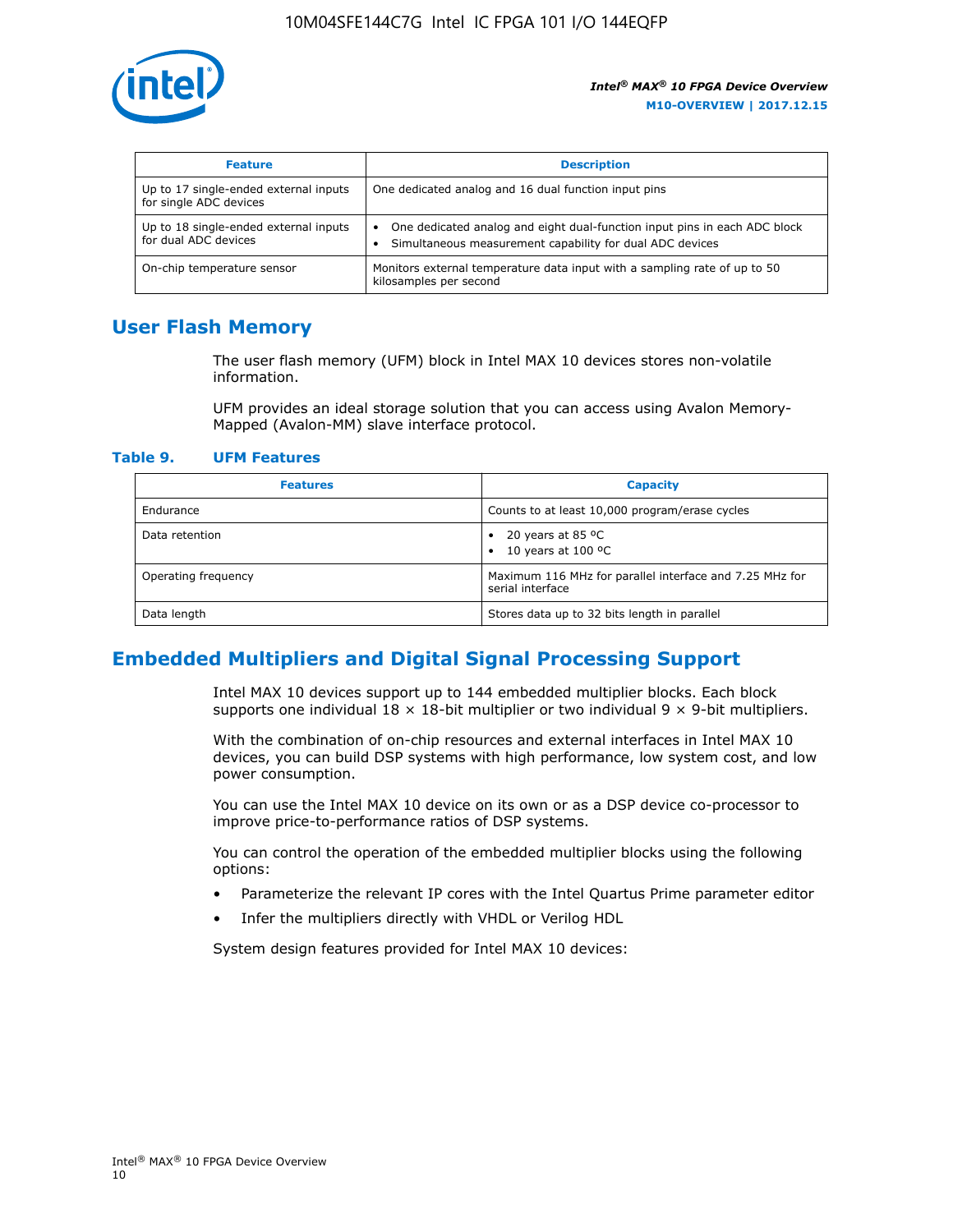

- DSP IP cores:
	- Common DSP processing functions such as finite impulse response (FIR), fast Fourier transform (FFT), and numerically controlled oscillator (NCO) functions
	- Suites of common video and image processing functions
- Complete reference designs for end-market applications
- DSP Builder for Intel FPGAs interface tool between the Intel Quartus Prime software and the MathWorks Simulink and MATLAB design environments
- DSP development kits

## **Embedded Memory Blocks**

The embedded memory structure consists of M9K memory blocks columns. Each M9K memory block of a Intel MAX 10 device provides 9 Kb of on-chip memory capable of operating at up to 284 MHz. The embedded memory structure consists of M9K memory blocks columns. Each M9K memory block of a Intel MAX 10 device provides 9 Kb of on-chip memory. You can cascade the memory blocks to form wider or deeper logic structures.

You can configure the M9K memory blocks as RAM, FIFO buffers, or ROM.

The Intel MAX 10 device memory blocks are optimized for applications such as high throughput packet processing, embedded processor program, and embedded data storage.

| <b>Operation Modes</b> | <b>Port Widths</b>                                                                       |
|------------------------|------------------------------------------------------------------------------------------|
| Single port            | $x1, x2, x4, x8, x9, x16, x18, x32, and x36$                                             |
| Simple dual port       | $x1, x2, x4, x8, x9, x16, x18, x32, and x36$                                             |
| True dual port         | $\times$ 1, $\times$ 2, $\times$ 4, $\times$ 8, $\times$ 9, $\times$ 16, and $\times$ 18 |

#### **Table 10. M9K Operation Modes and Port Widths**

## **Clocking and PLL**

Intel MAX 10 devices offer the following resources: global clock (GCLK) networks and phase-locked loops (PLLs) with a 116-MHz built-in oscillator.

Intel MAX 10 devices support up to 20 global clock (GCLK) networks with operating frequency up to 450 MHz. The GCLK networks have high drive strength and low skew.

The PLLs provide robust clock management and synthesis for device clock management, external system clock management, and I/O interface clocking. The high precision and low jitter PLLs offers the following features:

- Reduction in the number of oscillators required on the board
- Reduction in the device clock pins through multiple clock frequency synthesis from a single reference clock source
- Frequency synthesis
- On-chip clock de-skew
- Jitter attenuation
- Dynamic phase-shift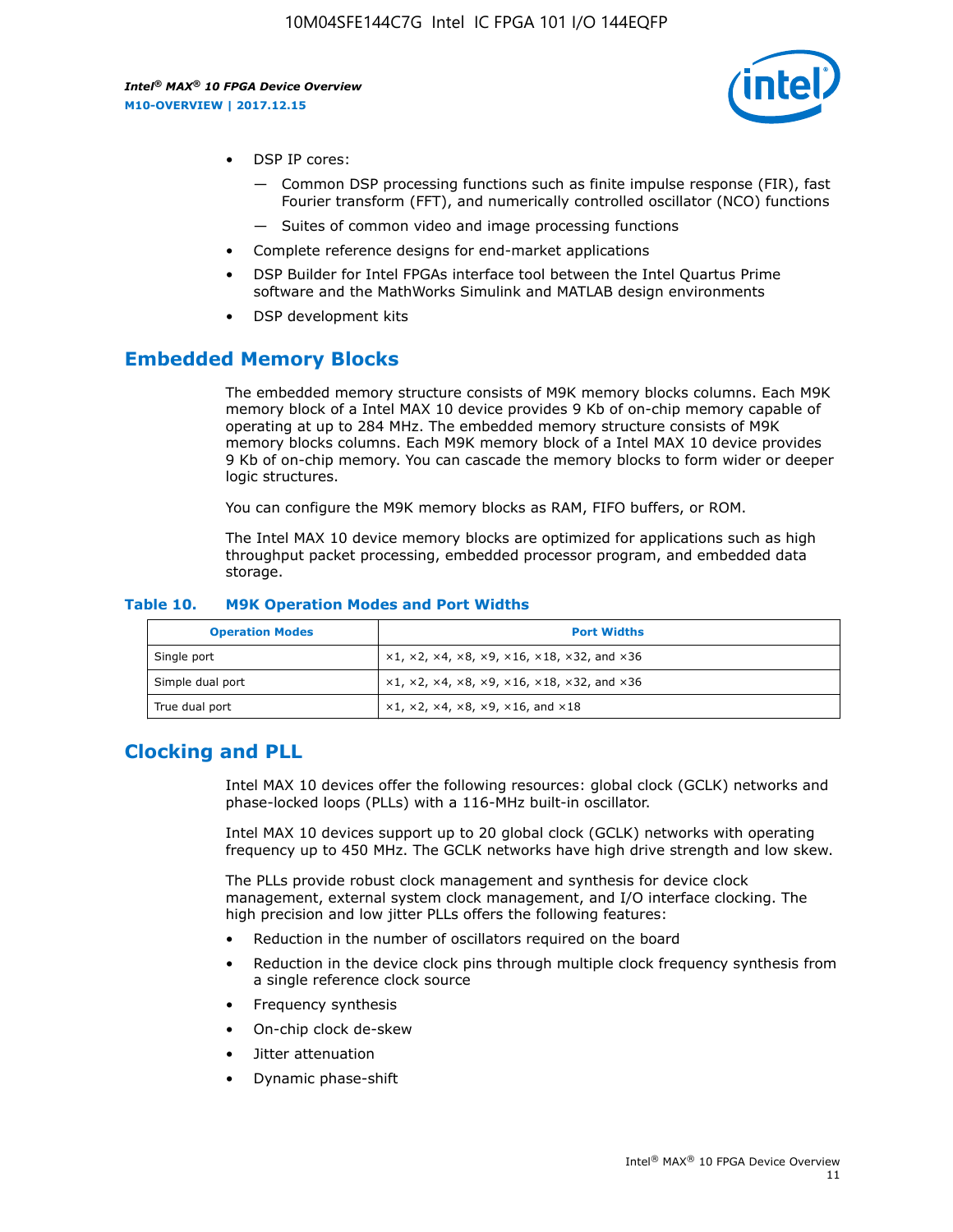

- Zero delay buffer
- Counter reconfiguration
- Bandwidth reconfiguration
- Programmable output duty cycle
- PLL cascading
- Reference clock switchover
- Driving of the ADC block

## **FPGA General Purpose I/O**

The Intel MAX 10 I/O buffers support a range of programmable features.

These features increase the flexibility of I/O utilization and provide an alternative to reduce the usage of external discrete components such as a pull-up resistor and a PCI clamp diode.

## **External Memory Interface**

Dual-supply Intel MAX 10 devices feature external memory interfaces solution that uses the I/O elements on the right side of the devices together with the UniPHY IP.

With this solution, you can create external memory interfaces to 16-bit SDRAM components with error correction coding (ECC).

*Note:* The external memory interface feature is available only for dual-supply Intel MAX 10 devices.

#### **Table 11. External Memory Interface Performance**

| <b>External Memory</b><br>Interface $(3)$ | <b>I/O Standard</b> | <b>Maximum Width</b> | <b>Maximum Frequency (MHz)</b> |
|-------------------------------------------|---------------------|----------------------|--------------------------------|
| <b>DDR3 SDRAM</b>                         | SSTL-15             | 16 bit $+8$ bit ECC  | 303                            |
| <b>DDR3L SDRAM</b>                        | SSTL-135            | 16 bit $+8$ bit ECC  | 303                            |
| <b>DDR2 SDRAM</b>                         | SSTL-18             | 16 bit $+8$ bit ECC  | 200                            |
| LPDDR2 SDRAM                              | $H$ SUL-12          | 16 bit without ECC   | $200^{(4)}$                    |

#### **Related Links**

[External Memory Interface Spec Estimator](http://www.altera.com/technology/memory/estimator/mem-emif-index.html)

Provides a parametric tool that allows you to find and compare the performance of the supported external memory interfaces in Intel FPGAs.

 $(3)$  The device hardware supports SRAM. Use your own design to interface with SRAM devices.

 $(4)$  To achieve the specified performance, constrain the memory device I/O and core power supply variation to within ±3%. By default, the frequency is 167 MHz.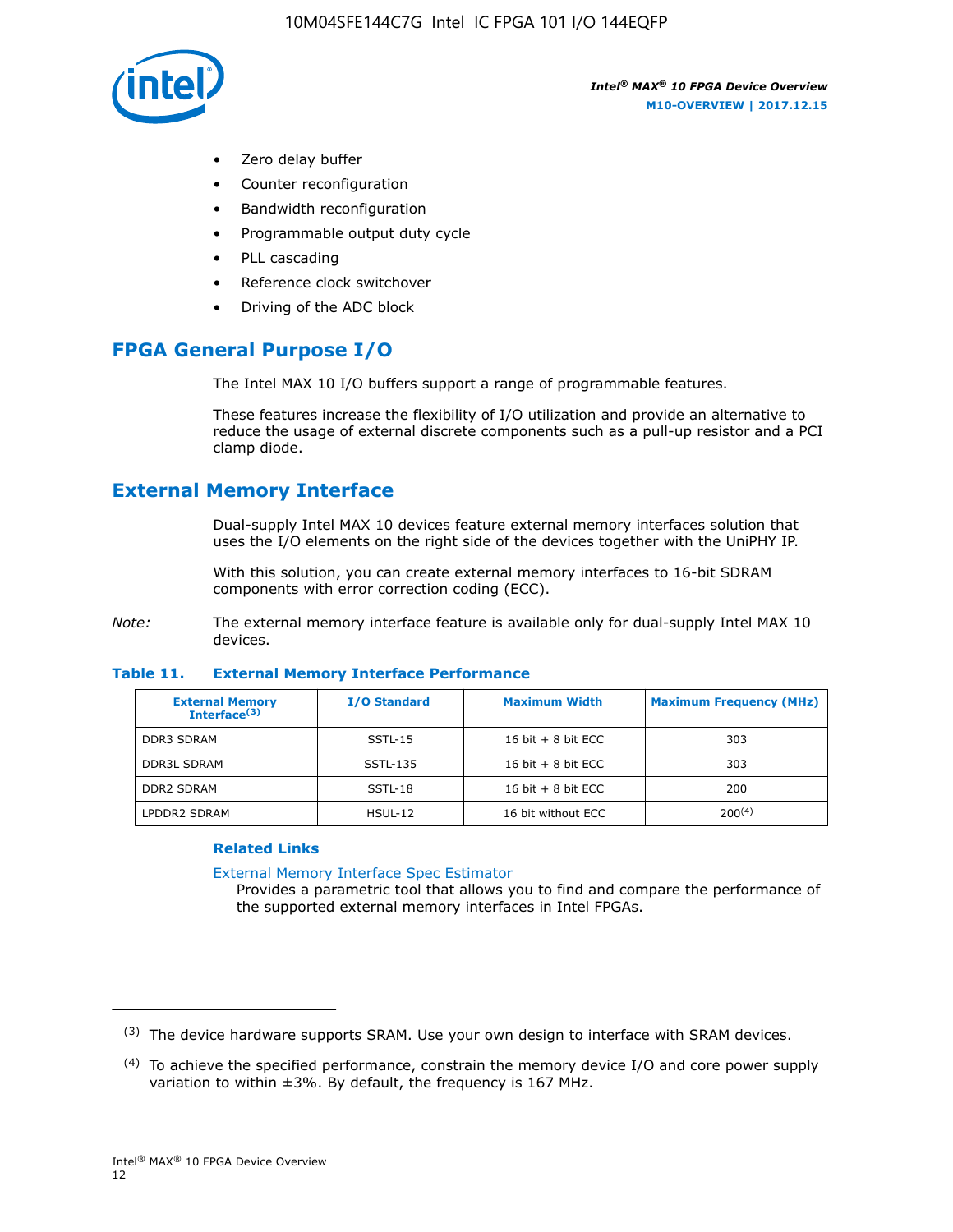

## **Configuration**

## **Table 12. Configuration Features**

| <b>Feature</b>                    | <b>Description</b>                                                                                                                                                                       |
|-----------------------------------|------------------------------------------------------------------------------------------------------------------------------------------------------------------------------------------|
| Dual configuration                | Stores two configuration images in the configuration flash memory (CFM)<br>Selects the first configuration image to load using the CONFIG SEL pin<br>$\bullet$                           |
| Design security                   | Supports 128-bit key with non-volatile key programming<br>Limits access of the JTAG instruction during power-up in the JTAG secure mode<br>Unique device ID for each Intel MAX 10 device |
| <b>SEU Mitigation</b>             | Auto-detects cyclic redundancy check (CRC) errors during configuration<br>Provides optional CRC error detection and identification in user mode                                          |
| Dual-purpose configuration<br>pin | Functions as configuration pins prior to user mode<br>Provides options to be used as configuration pin or user I/O pin in user mode                                                      |
| Configuration data<br>compression | Decompresses the compressed configuration bitstream data in real-time during<br>configuration<br>Reduces the size of configuration image stored in the CFM                               |
| Instant-on                        | Provides the fastest power-up mode for Intel MAX 10 devices.                                                                                                                             |

#### **Table 13. Configuration Schemes for Intel MAX 10 Devices**

| <b>Configuration Scheme</b> | <b>Compression</b> | <b>Encryption</b> | <b>Dual Image</b><br><b>Configuration</b> | <b>Data Width</b> |
|-----------------------------|--------------------|-------------------|-------------------------------------------|-------------------|
| Internal Configuration      | Yes                | Yes               | Yes                                       |                   |
| <b>JTAG</b>                 | _                  |                   | -                                         |                   |

## **Power Management**

## **Table 14. Power Options**

| <b>Power Options</b>                  | <b>Advantage</b>                                                                                                                                |  |
|---------------------------------------|-------------------------------------------------------------------------------------------------------------------------------------------------|--|
| Single-supply device                  | Saves board space and costs.                                                                                                                    |  |
| Dual-supply device                    | Consumes less power<br>Offers higher performance<br>$\bullet$                                                                                   |  |
| Power management<br>controller scheme | Reduces dynamic power consumption when certain applications are in standby mode<br>Provides a fast wake-up time of less than 1 ms.<br>$\bullet$ |  |

## **Document Revision History for Intel MAX 10 FPGA Device Overview**

| <b>Date</b>   | <b>Version</b> | <b>Changes</b>                                                                                                                                                                                                                       |
|---------------|----------------|--------------------------------------------------------------------------------------------------------------------------------------------------------------------------------------------------------------------------------------|
| December 2017 | 2017.12.15     | Added the U324 package for the Intel MAX 10 single power supply<br>devices.<br>Updated the 10M02 GPIO and LVDS count in the Maximum Resource<br>Counts for Intel MAX 10 Devices table.<br>Updated the I/O vertical migration figure. |
| February 2017 | 2017.02.21     | Rebranded as Intel.                                                                                                                                                                                                                  |
|               |                |                                                                                                                                                                                                                                      |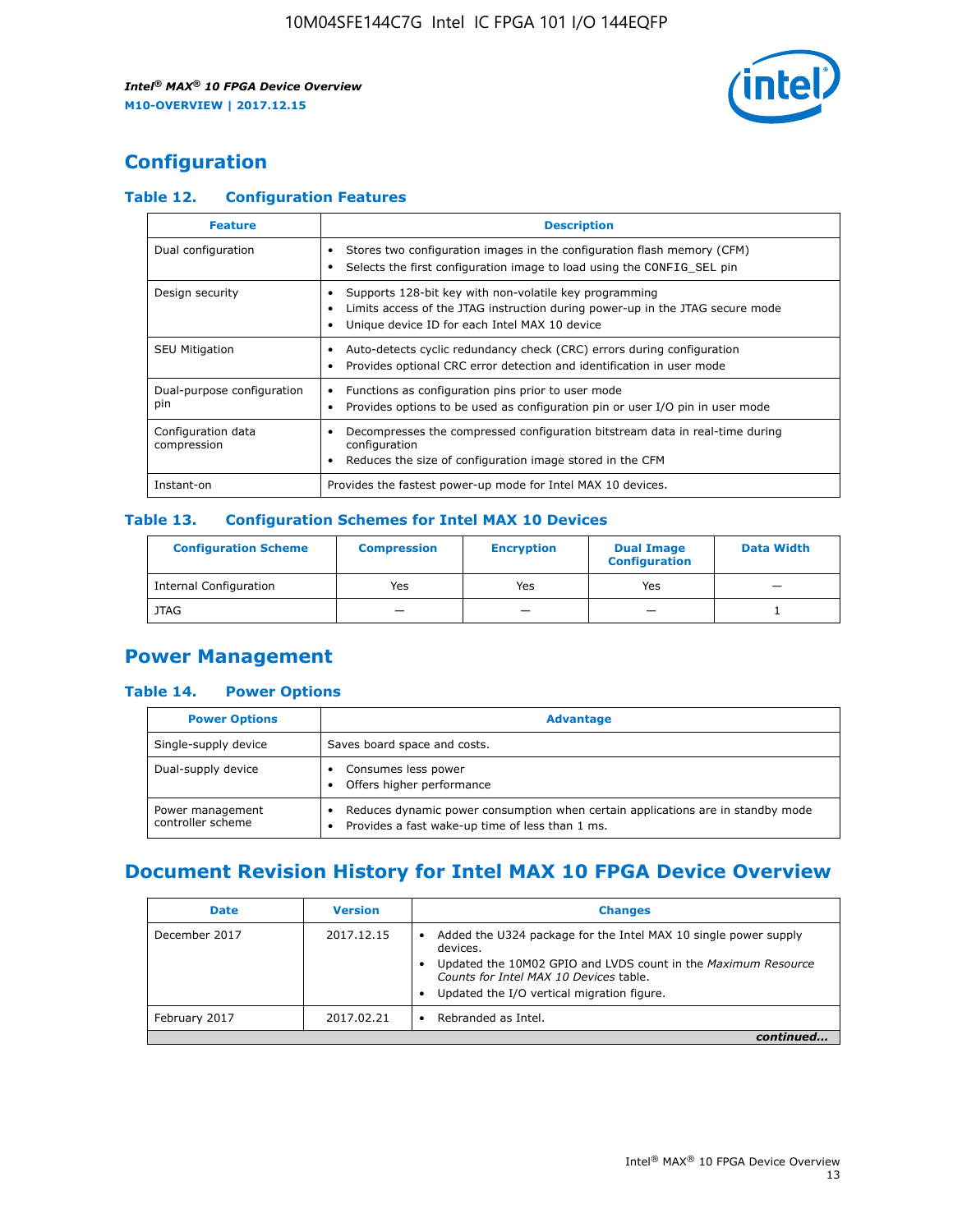

| <b>Date</b>    | <b>Version</b> | <b>Changes</b>                                                                                                                                                                                                                                                                                                                                                                                                                                                                                                                                                                                                                                                                                                                                                                                                                                                                                                                                                                                                                                                                                                  |
|----------------|----------------|-----------------------------------------------------------------------------------------------------------------------------------------------------------------------------------------------------------------------------------------------------------------------------------------------------------------------------------------------------------------------------------------------------------------------------------------------------------------------------------------------------------------------------------------------------------------------------------------------------------------------------------------------------------------------------------------------------------------------------------------------------------------------------------------------------------------------------------------------------------------------------------------------------------------------------------------------------------------------------------------------------------------------------------------------------------------------------------------------------------------|
| December 2016  | 2016.12.20     | • Updated EMIF information in the Summary of Features for Intel MAX 10<br>Devices table. EMIF is only supported in selected Intel MAX 10 device<br>density and package combinations, and for 600 Mbps performance, -6<br>device speed grade is required.<br>Updated the device ordering information to include P for leaded<br>package.                                                                                                                                                                                                                                                                                                                                                                                                                                                                                                                                                                                                                                                                                                                                                                         |
| May 2016       | 2016.05.02     | Removed all preliminary marks.<br>Update the ADC sampling rate description. The ADC feature monitors<br>single-ended external inputs with a cumulative sampling rate of 25<br>kilosamples per second to 1 MSPS in normal mode.                                                                                                                                                                                                                                                                                                                                                                                                                                                                                                                                                                                                                                                                                                                                                                                                                                                                                  |
| November 2015  | 2015.11.02     | Removed SF feature from the device ordering information figure.<br>Changed instances of Quartus II to Intel Quartus Prime.<br>$\bullet$                                                                                                                                                                                                                                                                                                                                                                                                                                                                                                                                                                                                                                                                                                                                                                                                                                                                                                                                                                         |
| May 2015       | 2015.05.04     | Added clearer descriptions for the feature options listed in the device<br>ordering information figure.<br>Updated the maximum dedicated LVDS transmitter count of 10M02<br>device from 10 to 9.<br>Removed the F672 package of the Intel MAX 10 10M25 device :<br>- Updated the devices I/O resources per package.<br>- Updated the I/O vertical migration support.<br>- Updated the ADC vertical migration support.<br>Updated the maximum resources for 10M25 device:<br>- Maximum GPIO from 380 to 360.<br>- Maximum dedicated LVDS transmitter from 26 to 24.<br>- Maximum emulated LVDS transmitter from 181 to 171.<br>- Maximum dedicated LVDS receiver from 181 to 171.<br>Added ADC information for the E144 package of the 10M04 device.<br>Updated the ADC vertical migration diagram to clarify that there are<br>single ADC devices with eight and 16 dual function pins.<br>Removed the note about contacting Altera for DDR3, DDR3L, DDR2,<br>and LPDDR2 external memory interface support. The Intel Quartus<br>Prime software supports these external memory interfaces from version<br>15.0. |
| December 2014  | 2014.12.15     | Changed terms:<br>$\bullet$<br>- "dual image" to "dual configuration image"<br>- "dual-image configuration" to dual configuration"<br>Added memory initialization feature for Flash and Analog devices.<br>Added maximum data retention capacity of up to 20 years for UFM<br>feature.<br>Added maximum operating frequency of 7.25 MHz for serial interface<br>for UFM feature.                                                                                                                                                                                                                                                                                                                                                                                                                                                                                                                                                                                                                                                                                                                                |
| September 2014 | 2014.09.22     | Initial release.                                                                                                                                                                                                                                                                                                                                                                                                                                                                                                                                                                                                                                                                                                                                                                                                                                                                                                                                                                                                                                                                                                |